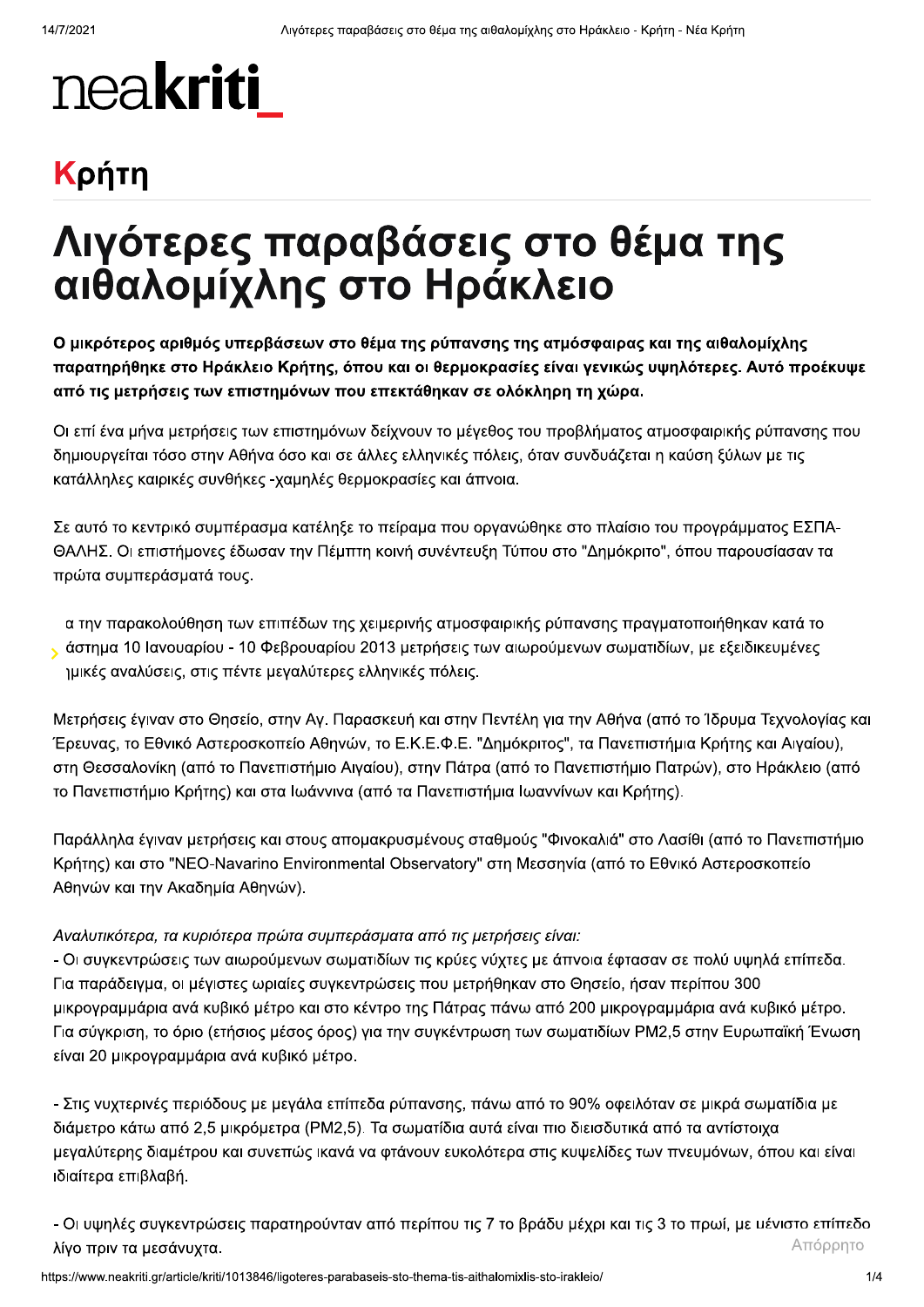- Η καύση ξύλων ήταν υπεύθυνη σχεδόν αποκλειστικά (συνεισφορά άνω του 80%) για τις υψηλές συγκεντρώσεις τις νυχτερινές ώρες.

- Τα σωματίδια από την καύση των ξύλων αποτελούνταν κατά 80% από οργανικές ενώσεις, κατά 10% από στοιχειακό άνθρακα (μη καθαρό γραφίτη) και κατά 10% από ανόργανα άλατα (χλωριούχο κάλιο, θειικό κάλιο κλπ). Οι εκατοντάδες ορνανικές ενώσεις συμπεριλαμβάνουν πολυκυκλικούς αρωματικούς υδρογονάνθρακες (ιδιαίτερα τοξικές ενώσεις), αλκάνια, μονο- και δι-καρβοξυλικά οξέα, διτερπενοικά οξέα κλπ.

- Κατά ευτυχή συγκυρία, όπως τονίστηκε, οι καιρικές συνθήκες που επικράτησαν το φετινό χειμώνα (ο φετινός Ιανουάριος ήταν περίπου κατά 3,5 βαθμούς θερμότερος του περσινού, δυνατός αέρας και βροχή) περιόρισαν πολύ τη συχνότητα των επεισοδίων ρύπανσης. Έτσι, για παράδειγμα στο Θησείο οι συγκεντρώσεις των σωματιδίων ΡΜ2,5 ξεπέρασαν τα 50 μικρογραμμάρια ανά κυβικό μέτρο μόνο έξι νύχτες κατά τη διάρκεια των 30 ημερών των μετρήσεων. Σε τρεις από αυτές τις νύχτες ξεπέρασαν και τα 100 μικρογραμμάρια ανά κυβικό μέτρο.

-Στις υπόλοιπες ελληνικές πόλεις όπου πραγματοποιήθηκαν μετρήσεις, παρουσιάσθηκαν παρόμοια προβλήματα. Για παράδειγμα στην Πάτρα οι συγκεντρώσεις των σωματιδίων PM2,5 ξεπέρασαν τα 50 μικρογραμμάρια ανά κυβικό μέτρο δώδεκα νύχτες κατά τη διάρκεια του μήνα των μετρήσεων. Σε πέντε από αυτές τις νύχτες ξεπέρασαν και τα 100 μικρογραμμάρια ανά κυβικό μέτρο. Παρόμοια εικόνα υπήρξε και στα Ιωάννινα, με τα επίπεδα των ανθρωπογενούς προέλευσης σωματιδίων να ξεπερνούν τα 50 μικρογραμμάρια ανά κυβικό μέτρο σε 19 περιπτώσεις κατά την διάρκεια του μήνα των μετρήσεων και σε πέντε από αυτές και τα 100 μικρογραμμάρια ανά κυβικό μέτρο.

Ταυτόχρονα με τις υψηλές συγκεντρώσεις σωματιδίων, σε συγκεκριμένες νύχτες μετρήθηκαν και σχετικά υψηλές ιγκεντρώσεις αερίων αρωματικών ενώσεων (τολουόλιο, ξυλόλια κλπ). Η ύπαρξη αυτών των ενώσεων αποδεικνύει ν ιν καύση επεξεργασμένων ξύλων και άλλων υλικών. Οι συγκεντρώσεις αυτών των τοξικών ενώσεων τη νύχτα ιαν διπλάσιες ή και τριπλάσιες από τις αντίστοιχες συγκεντρώσεις τους κατά τις ώρες κυκλοφοριακής αιχμής.

- Τις κρύες νύχτες (ελάχιστη θερμοκρασία μικρότερη των 5 βαθμών Κελσίου) με άπνοια, αυτά τα σωματίδια και αέρια παγιδεύονται σε ένα στρώμα λίγων εκατοντάδων μέτρων πάνω από το έδαφος, φτάνοντας σε ιδιαίτερα υψηλές συγκεντρώσεις.

Το πείραμα έγινε στο πλαίσιο του προγράμματος ΕΣΠΑ-ΘΑΛΗΣ, με θέμα "Προσδιορισμός των πηγών και των φυσικοχημικών ιδιοτήτων των λεπτόκοκκων και υπερλεπτόκοκκων αιωρούμενων σωματιδίων του ατμοσφαιρικού αερολύματος που επηρεάζουν το κλίμα της Ελλάδας".

Στο πρόγραμμα συμμετείχαν ομάδες των Πανεπιστημίων Αιγαίου (καθ. Χ. Πηλίνης, συντονιστής του προγράμματος), Πατρών (καθ. Σ. Πανδής), Κρήτης (καθ. Ν. Μιχαλόπουλος), Ιωαννίνων (επ.καθ. Ν. Χατζηαναστασίου) και των ερευνητικών κέντρων Ε.Κ.Ε.Φ.Ε. "Δημόκριτος" (δρ. Κ. Ελευθεριάδης, δ/ντής ερευνών), Εθνικού Αστεροσκοπείου Αθηνών (δρ. Ε. Γερασόπουλος, δ/ντής ερευνών) και Georgia Institute of Technology των ΗΠΑ (καθ. Α. Νένες).

Από: Σαριδάκη Φιλία ΚΑΤΗΓΟΡΙΕΣ: ΚΡΗΤΗ ΗΡΑΚΛΕΙΟ ΕΙΔΗΣΕΙΣ 28/02/2013, 20:34 Ανανέωση 28/02/2013, 20:44



Τα δημοφιλέστερα του 24ώρου

Απόρρητο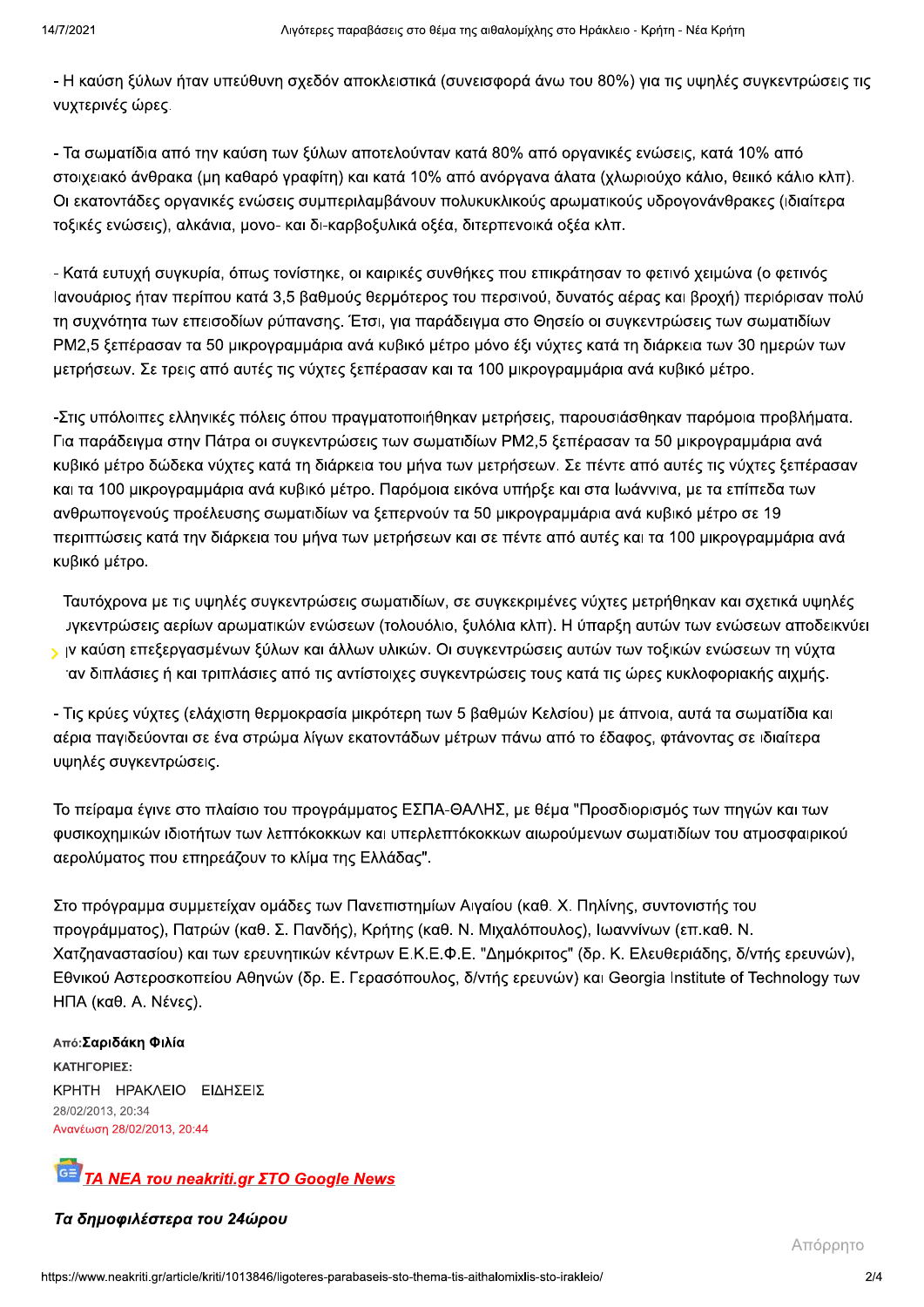#### Πέθανε ο Κωστής Κεφαλογιάννης

Ήταν χρόνια αγωνιστής στο κόμμα της Νέας Δημοκρατίας Νέα Κρήτη

#### Αποκτήστε απούλητα SUV του 2020 για ένα κλάσμα της αξίας

SUV | Διαφημίσεις αναζήτησης | Διαφήμιση

#### Ίσως να εκπλαγείτε όταν δείτε το κόστος αυτού του ανελκυστήρα σκαλοπατιών στο 2021

ανελκυστηρεσ σκαλασ | Διαφημίσεις αναζήτησης | Διαφήμιση

Μια επένδυση στην Amazon ύψους 200 € θα μπορούσε να σας αποφέρει έναν επιπλέον μισθό. Investingops | Διαφήμιση

έος Τρόπος Εκμάθησης Αγγλικών Χωρίς Βιβλία, Έχει Ξετρελάνει Όλους Τους Έλληνες κολη Εκμάθηση Αγγλικών | Διαφήμιση

Ζύγισα 100 κιλά, τώρα ζυγίζω 59. Όλα χάρη σε αυτήν τη διατροφή ...

υγεία και ευεξία | Διαφήμιση